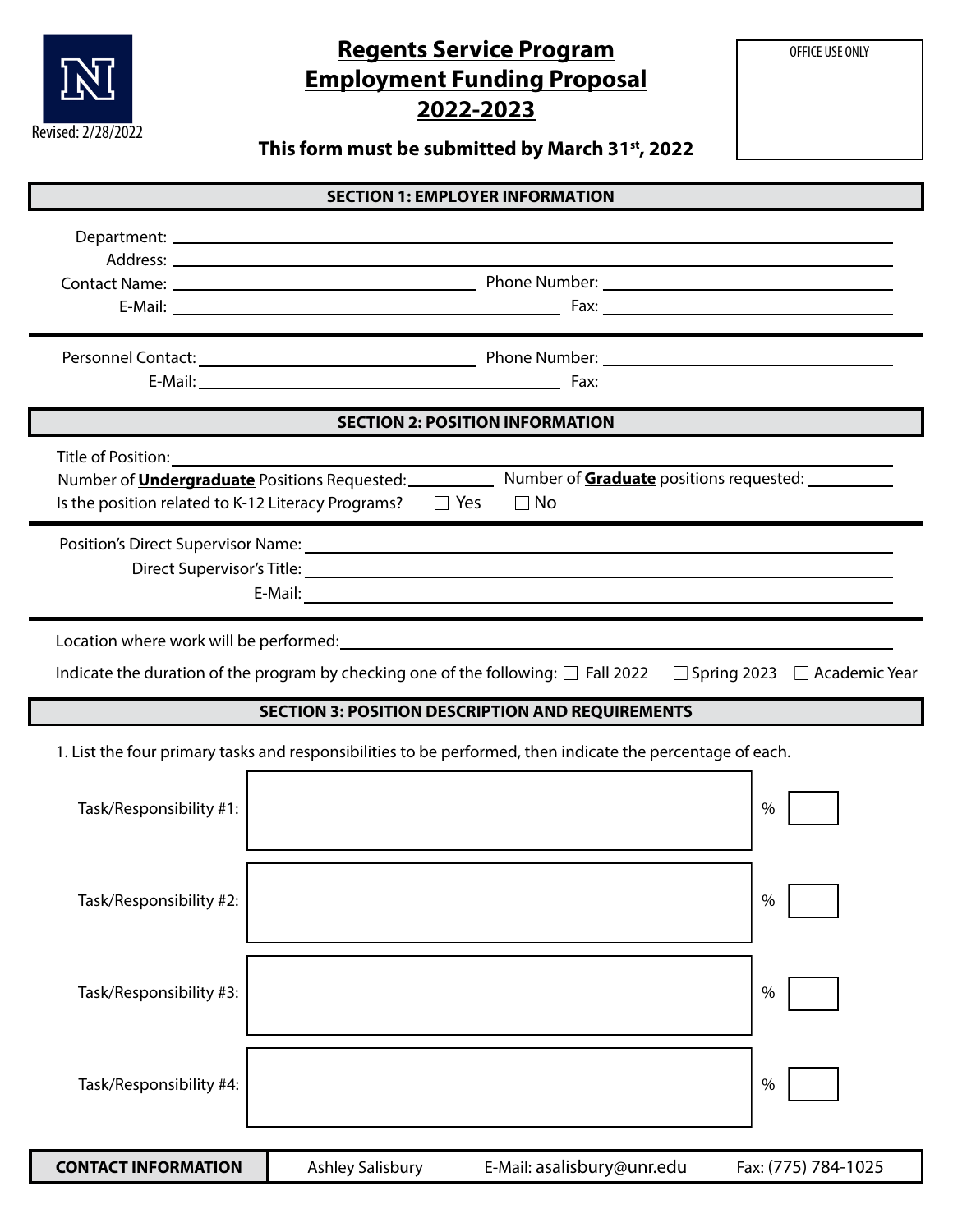

## **Regents Service Program Employment Funding Proposal 2022-2023**

OFFICE USE ONLY

#### **POSITION DESCRIPTION AND REQUIREMENTS (CONTIUNED)**

|  |  |  |  | 2. Required Skills and/or Qualifications: |
|--|--|--|--|-------------------------------------------|
|--|--|--|--|-------------------------------------------|

3. Preferred Academic Major:

4. Coursework or degree pre-requisites:

5. In the space provided, explain how this placement will enhance the student employee record of accomplishment and responsibility in the areas consistent with their career or academic objectives *(not to correlate with ways a general Work Study or student worker position would enhance a student resume)*.

6. In the space provided, explain how or what this position will contribute to the State of Nevada, the community, and/or the University. Specifically identify the population to be served by this position and the number of individuals expected to be served by each employee.

**CONTACT INFORMATION** Ashley Salisbury E-Mail: asalisbury@unr.edu Fax: (775) 784-1025